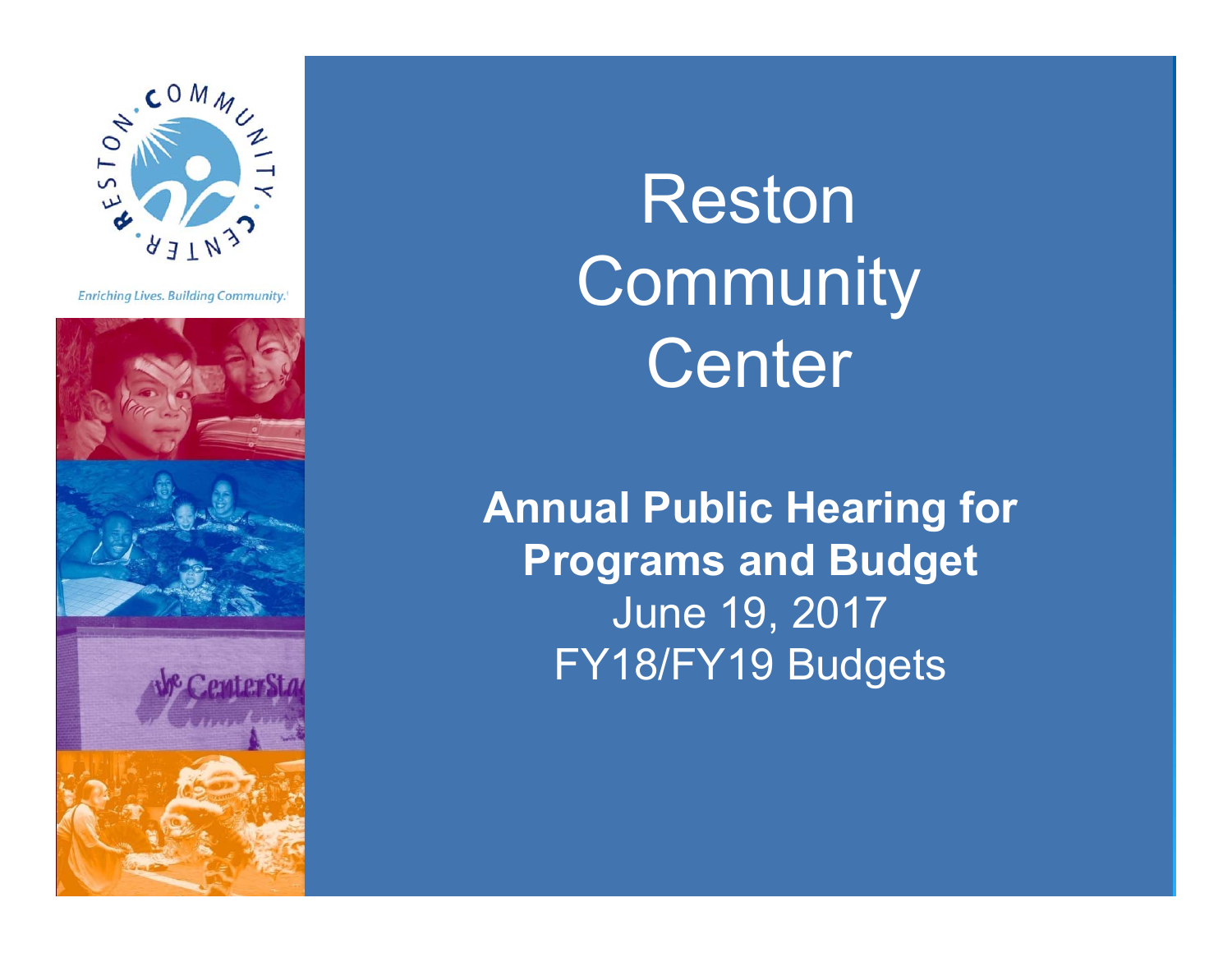### Our Vision

### *Reston Community Center enriches lives and builds community for all of Reston.*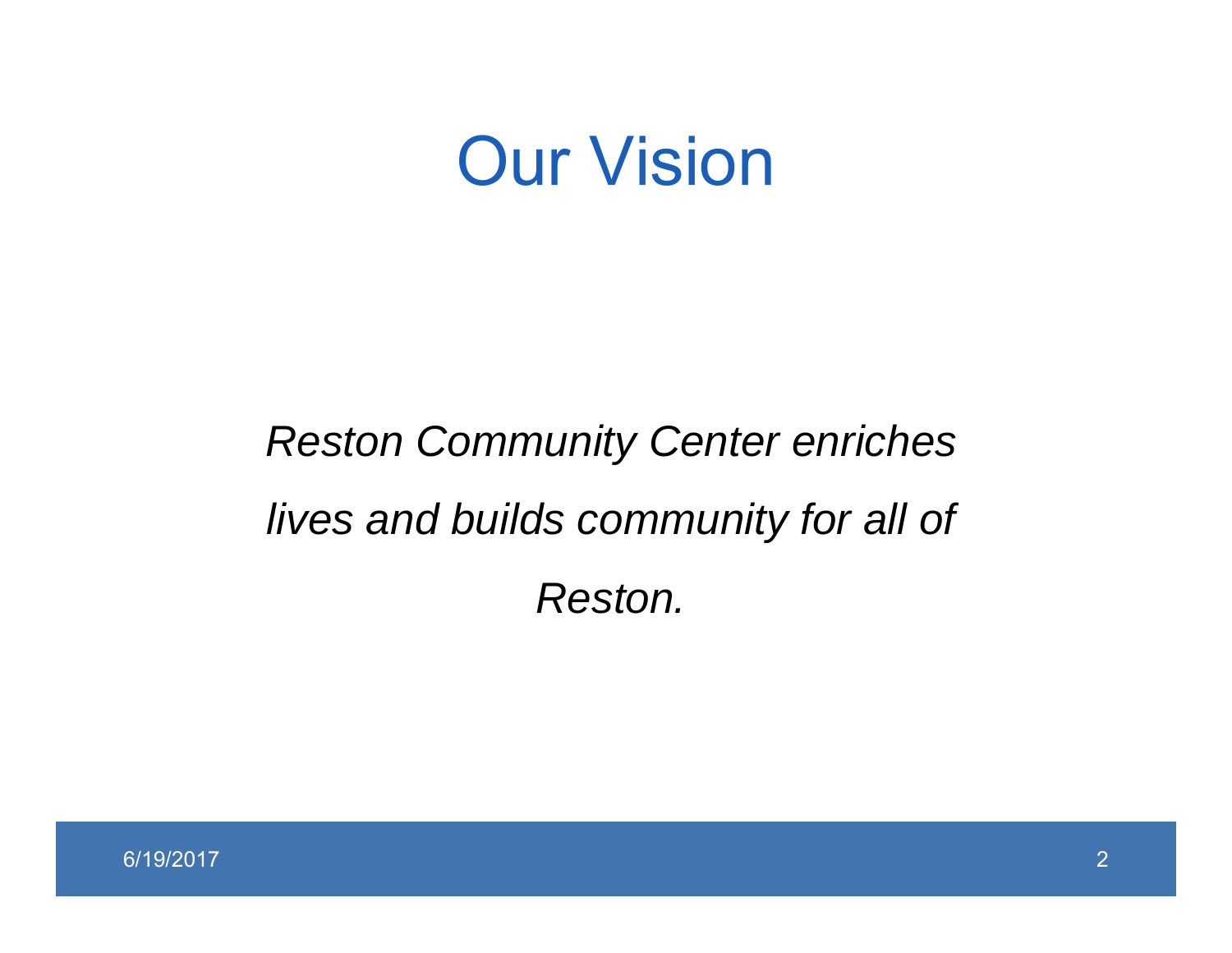#### Agenda – June 19

Annual Public Hearing for Programs and Budget

- Welcome
- Highlights of 2016
- Challenges
- Looking Ahead
- • Capital Improvement/Maintenance Plan: Aquatics Renovation; Three-year time horizon
- Budget Information
- Public Input
- Board of Governors Motion Direction to staff for budget development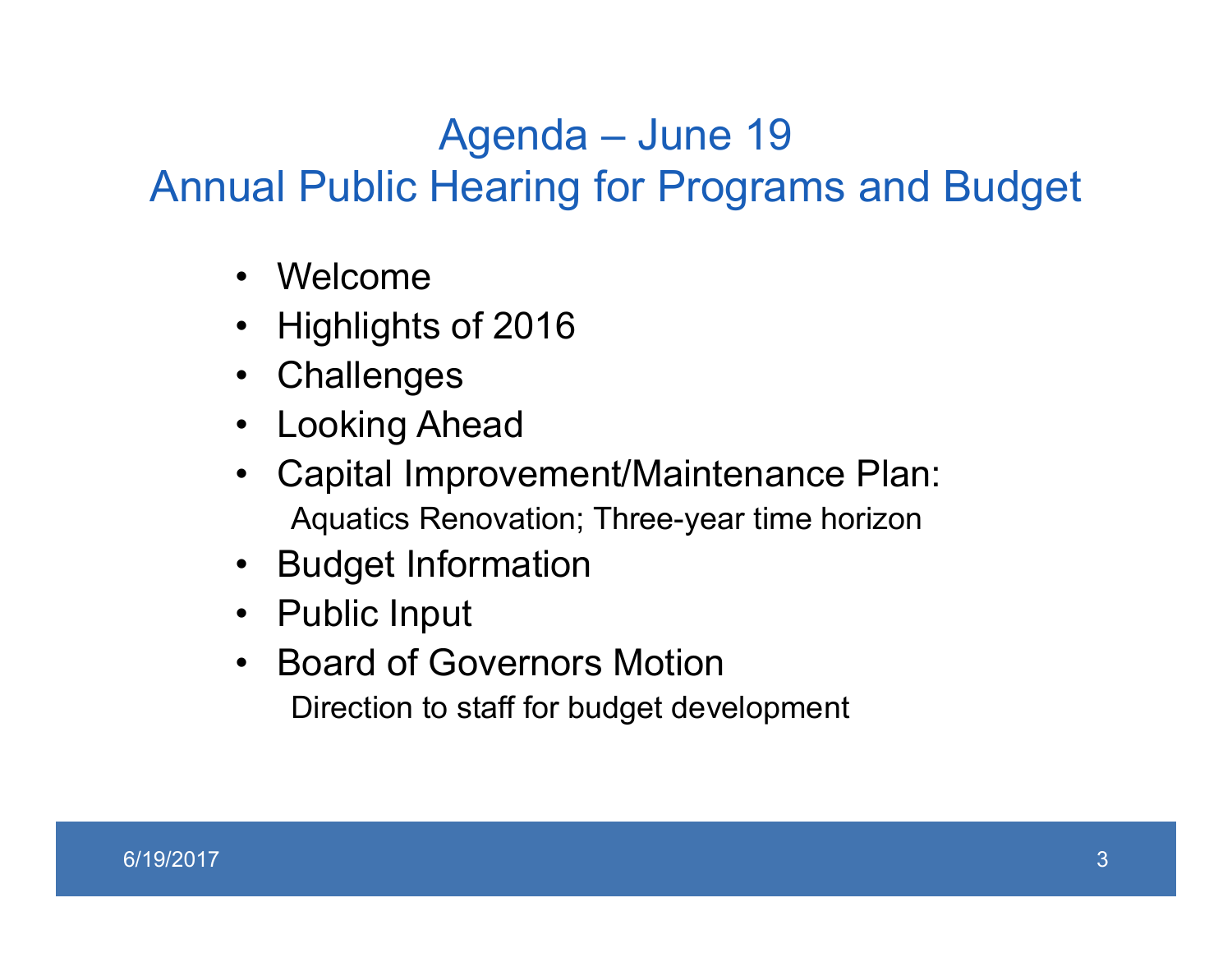# **Highlights**

Partnerships and collaboration continue to be the foundation of Reston Community Center's success.

- 40 Partnerships
- •15 Sponsorships
- $\bullet$  Community-wide initiatives: RestON: Opportunity Neighborhoods in Reston; Hunters Woods Neighborhood Coalition; Reston Town Center North; Community Conversations on Equity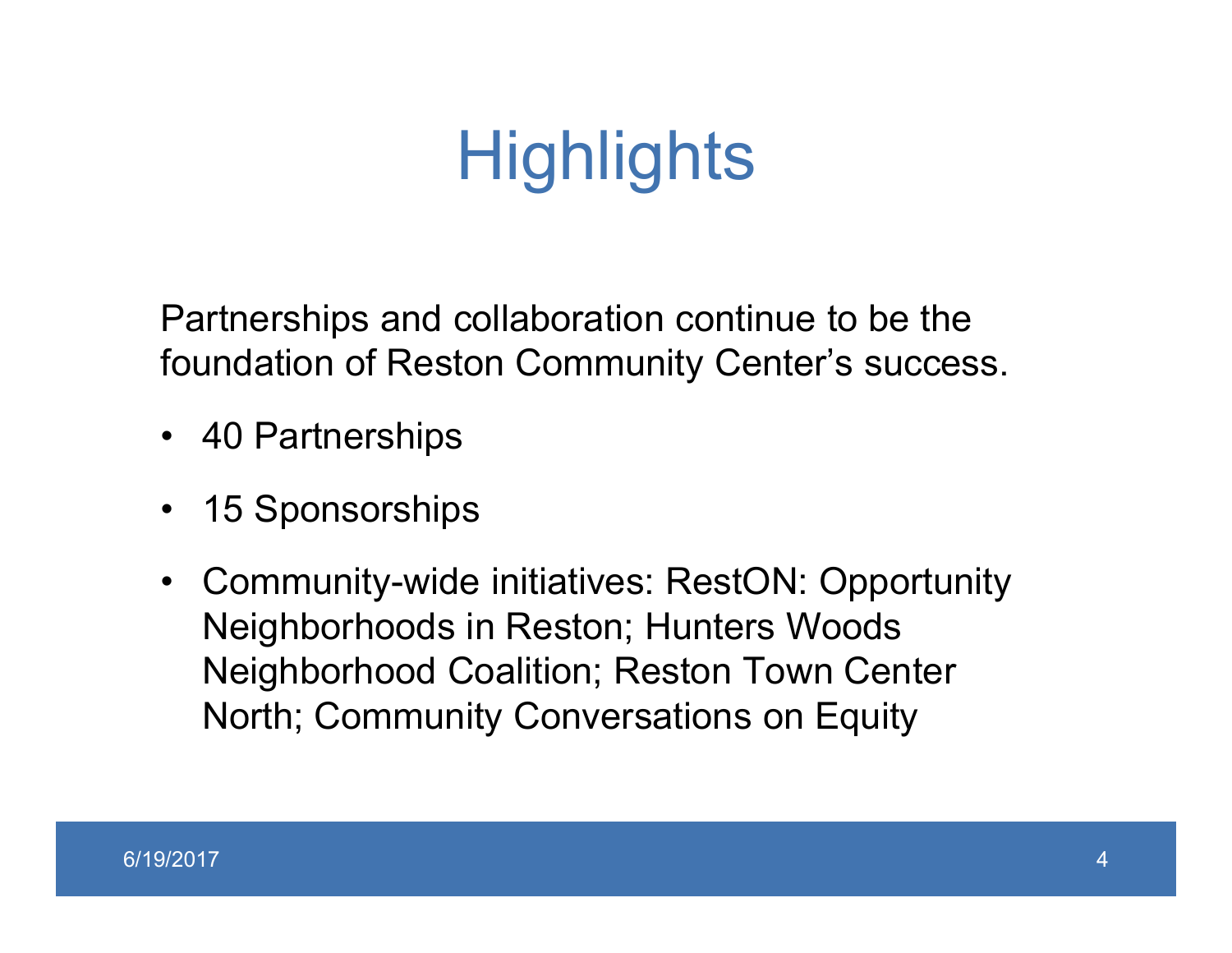#### **Capital Facility Planning**

- The Terry L. Smith Aquatics Center will require a major capital project – we considered the potential for renovation that would greatly enhance our pool venue
- Reston Town Center North planning continues; we will look to how it may realize more indoor recreation amenities and the possibility of a new performing arts venue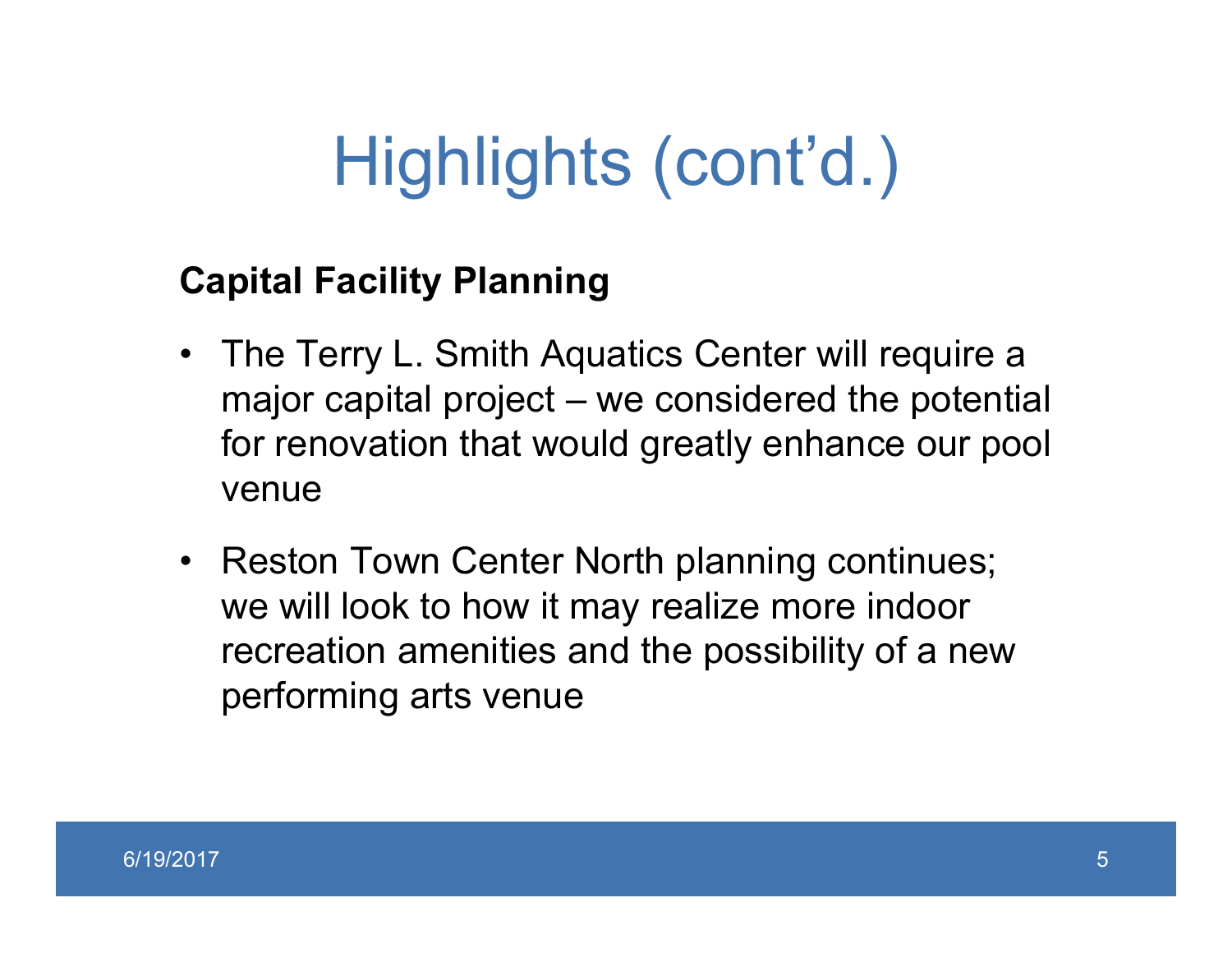#### **Administration Efforts**

- Registration software upgrade
- Refreshed our meeting room space in RCC HW
- Continued to improve our website architecture
- Supported programs and services expansion that comes from communitywide engagement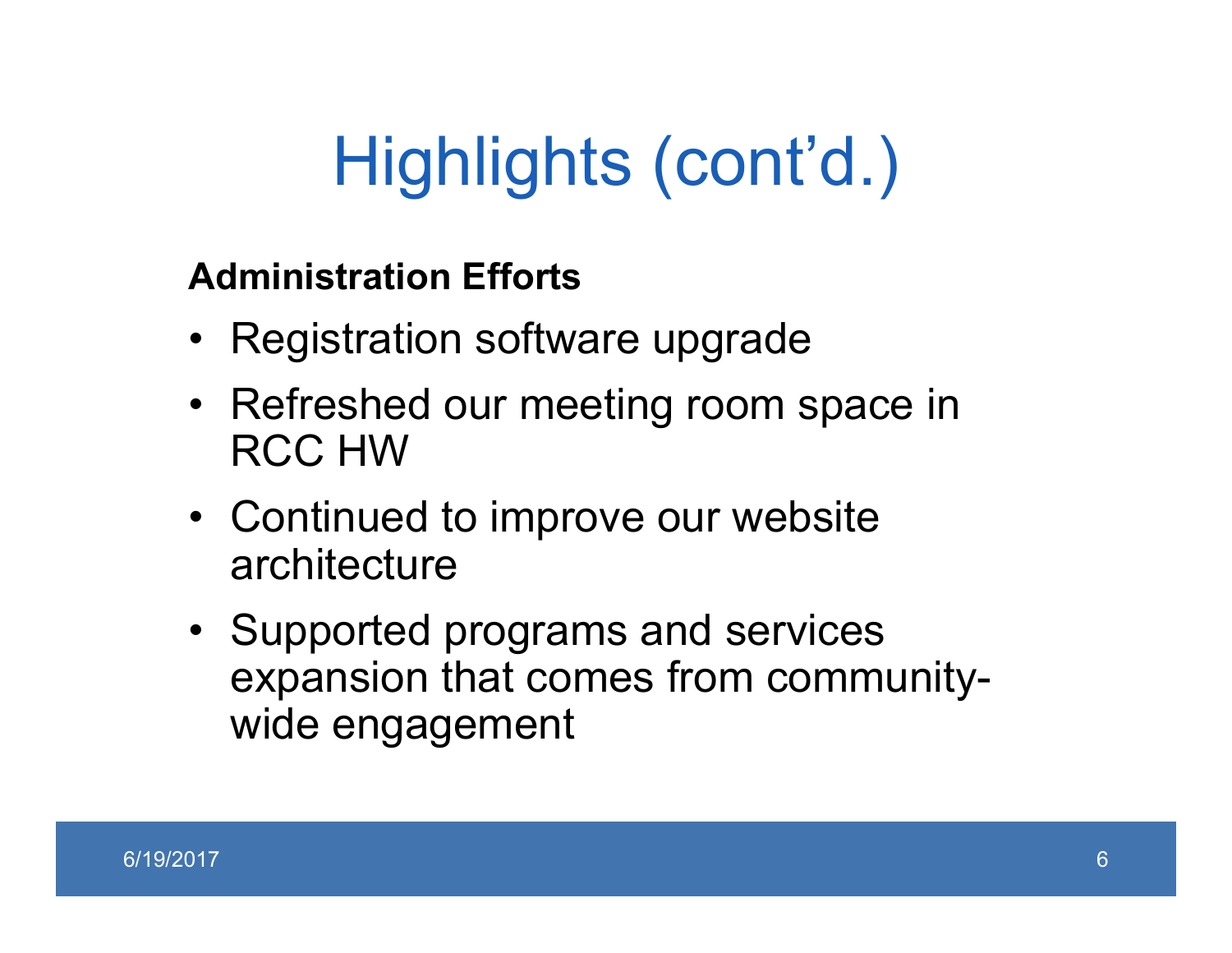#### **Awards and Accolades**

#### **In 2016**

•Outstanding Performance Awards to:

Ali Clements, Greg Minassian, Bill Parker and Cristin Bratt

• 2016 Best of Reston Award: Leila Gordon

#### **Recent**

- 2017 Best of Reston Award: Bill Keefe
- 2017 Robert E. Simon Award: Vicky Wingert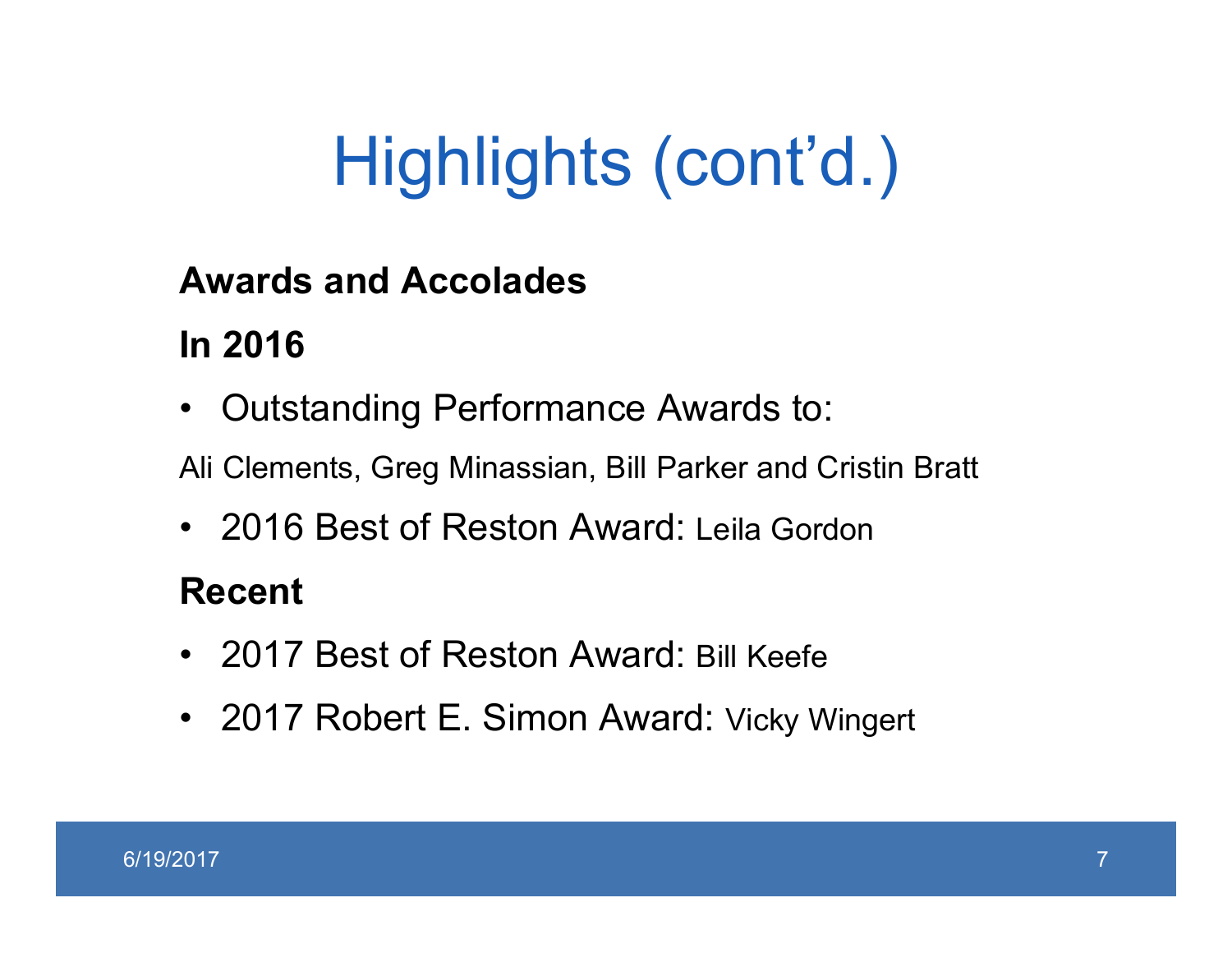### **Facility Rentals**

- Enhanced meeting rooms
- Beautiful new lighting features in the Community Room
- Continuing demand that outstrips available dates/spaces for the most popular types of rental uses
- 76,761 people used 7,536 hours of rental time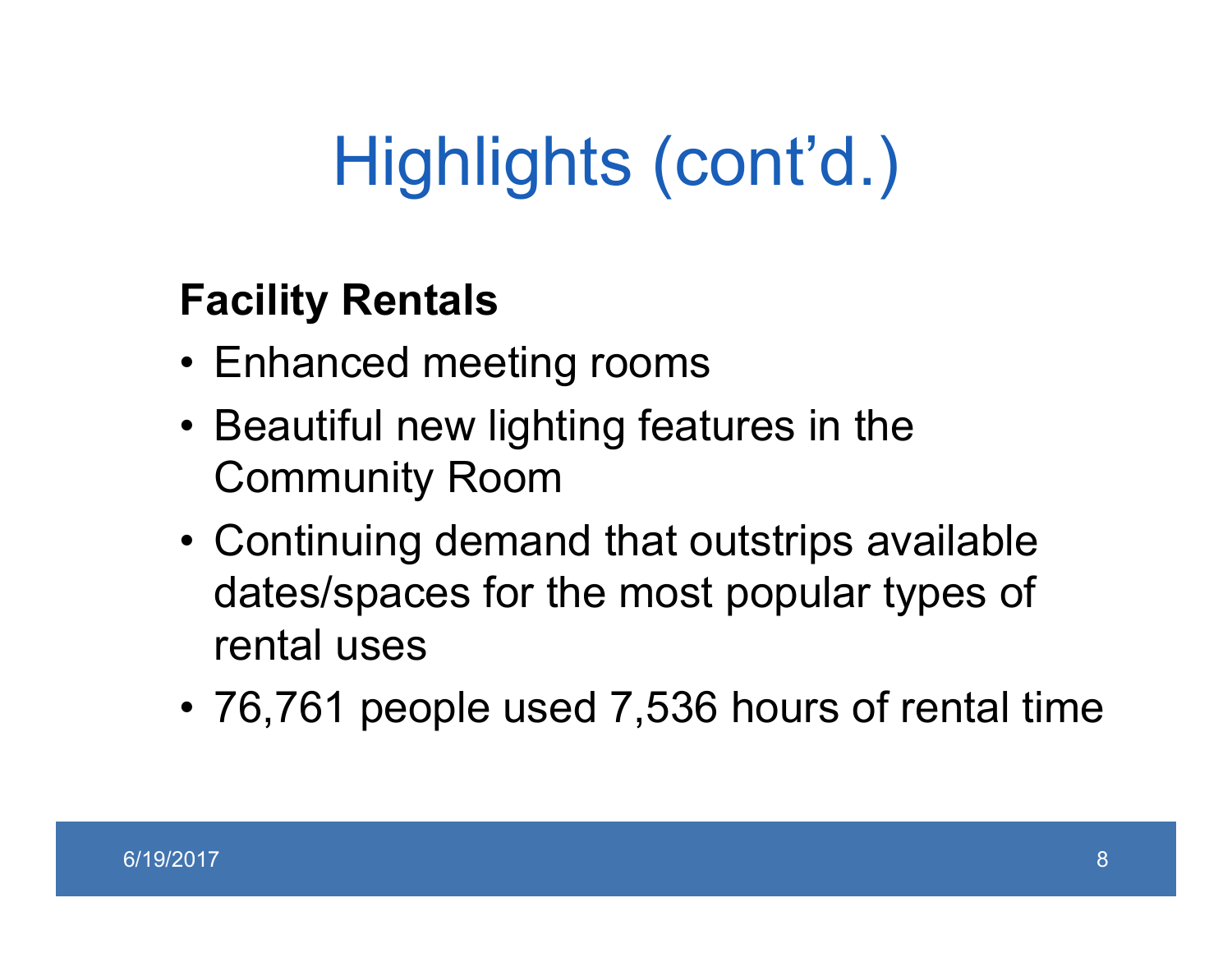#### **Programs – Leisure & Learning**

- • RCC Rides received a "Best New Program" VRPS award; a tremendously well-received service – and continues to need drivers!
- Youth events continue to be very popular: *Screenagers* (film attracting more than 265 people); Back 2 School Bash; Halloween Family Fun Day; Reston Camp Expo; Diva Central; Eggnormous Egg Hunt – thousands of children/families enjoy these signature experiences
- Launch of RestON Opportunity Neighborhoods in Reston
- Extending programming beyond our facilities serving young people at Langston Hughes, South Lakes, Reston elementary schools; taking programs to people where they live and work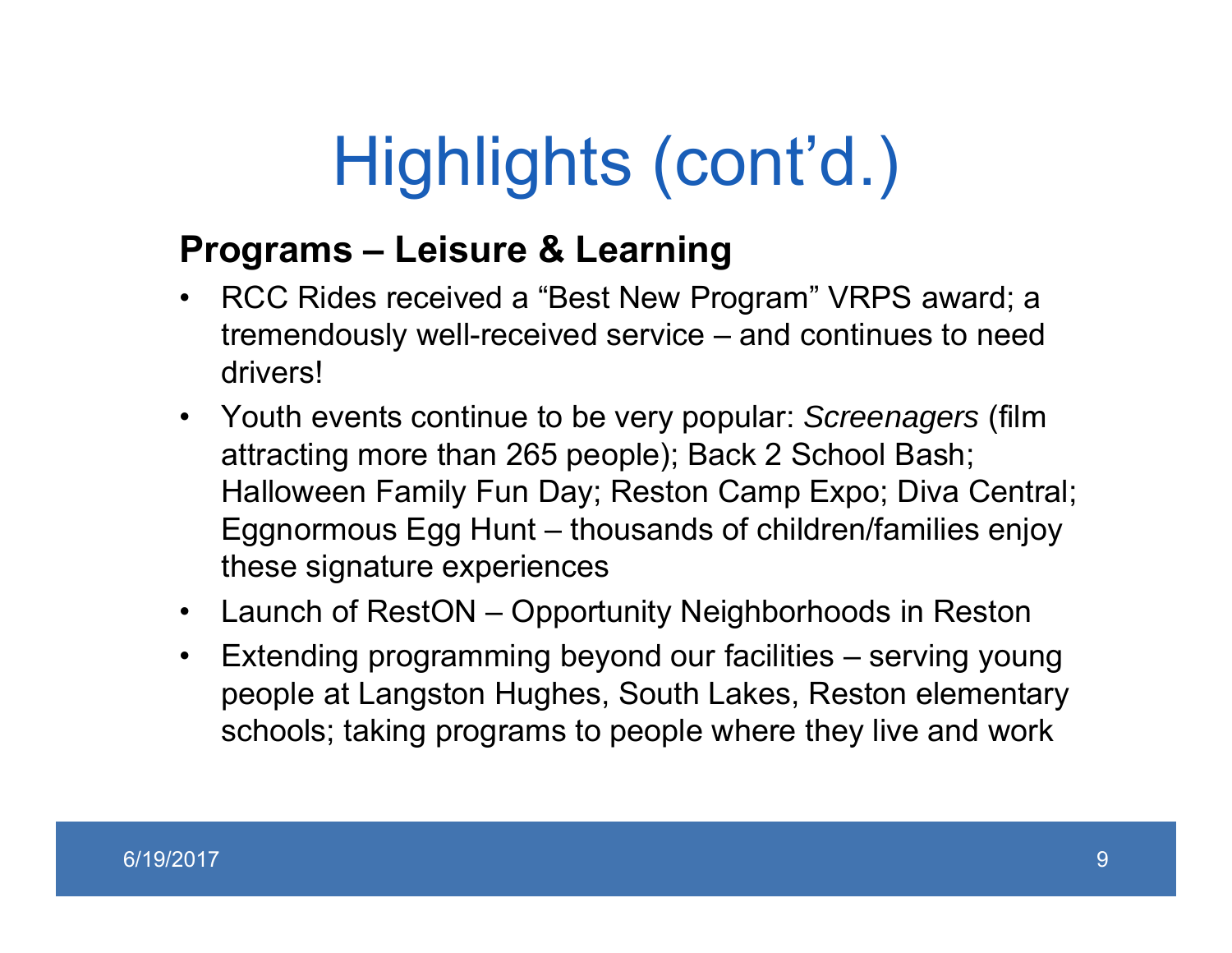#### **Programs – Arts & Events**

- • Rhythmic Circus, Kathy Mattea, Roz Chast, Billy Collins – sold out performances
- • Community dialog fostered with *Beyond Sacred: Voices of Muslim Identity* and *The Pursuit of Harmony*
- • CenterStage Cinema: past film favorites, documentaries, ReelAbilities and Washington West Film Festival screenings
- $\bullet$ Local award-winning arts programming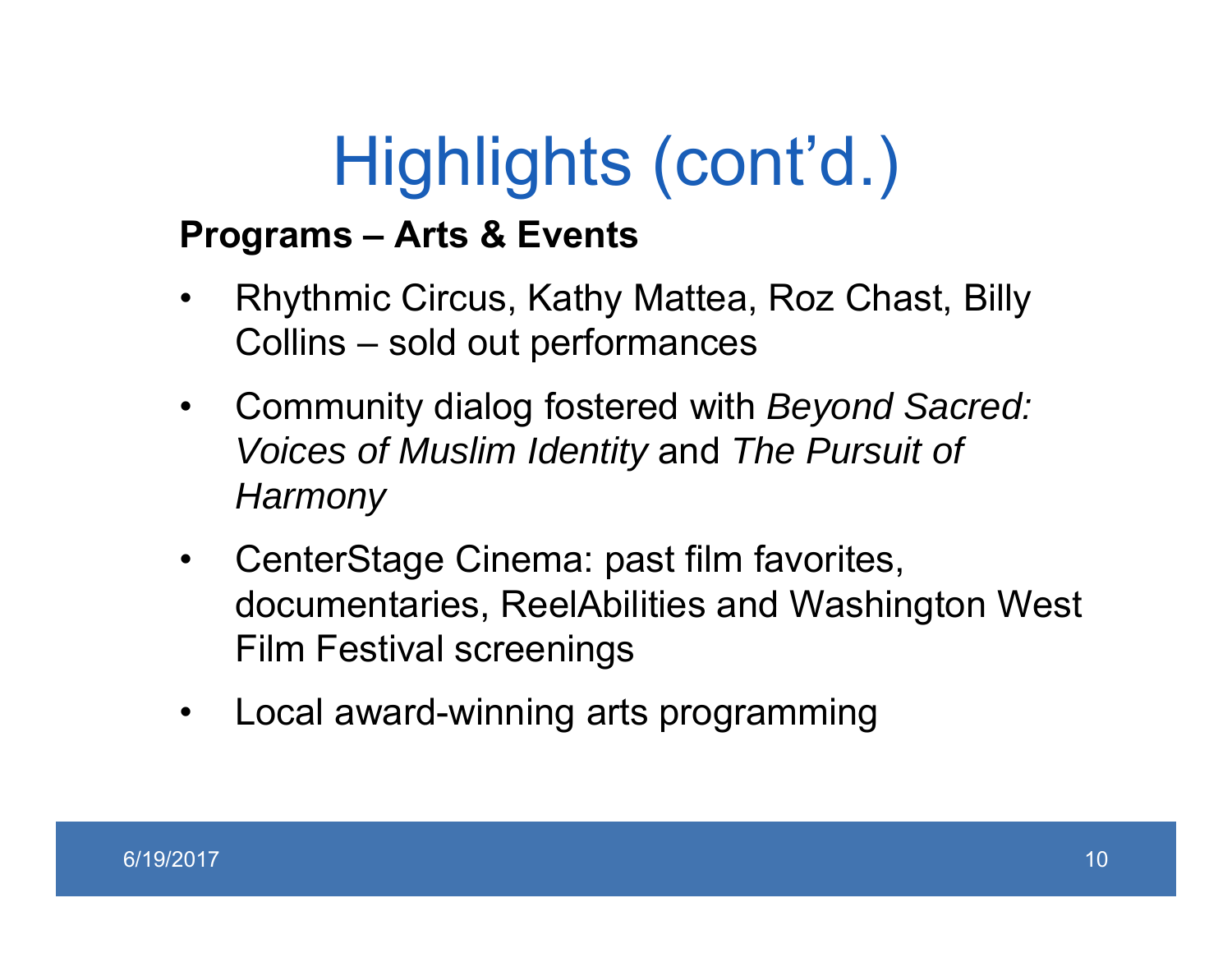#### **Programs – Arts & Events**

- • Partnered programming with Greater Reston Arts Center (GRACE)
- •Public Art Reston engagement opportunities
- • New concert series at Reston-Wiehle Station and Reston Town Square Park; will expand in summer 2017
- • Art instruction programming for all ages at RCC Lake Anne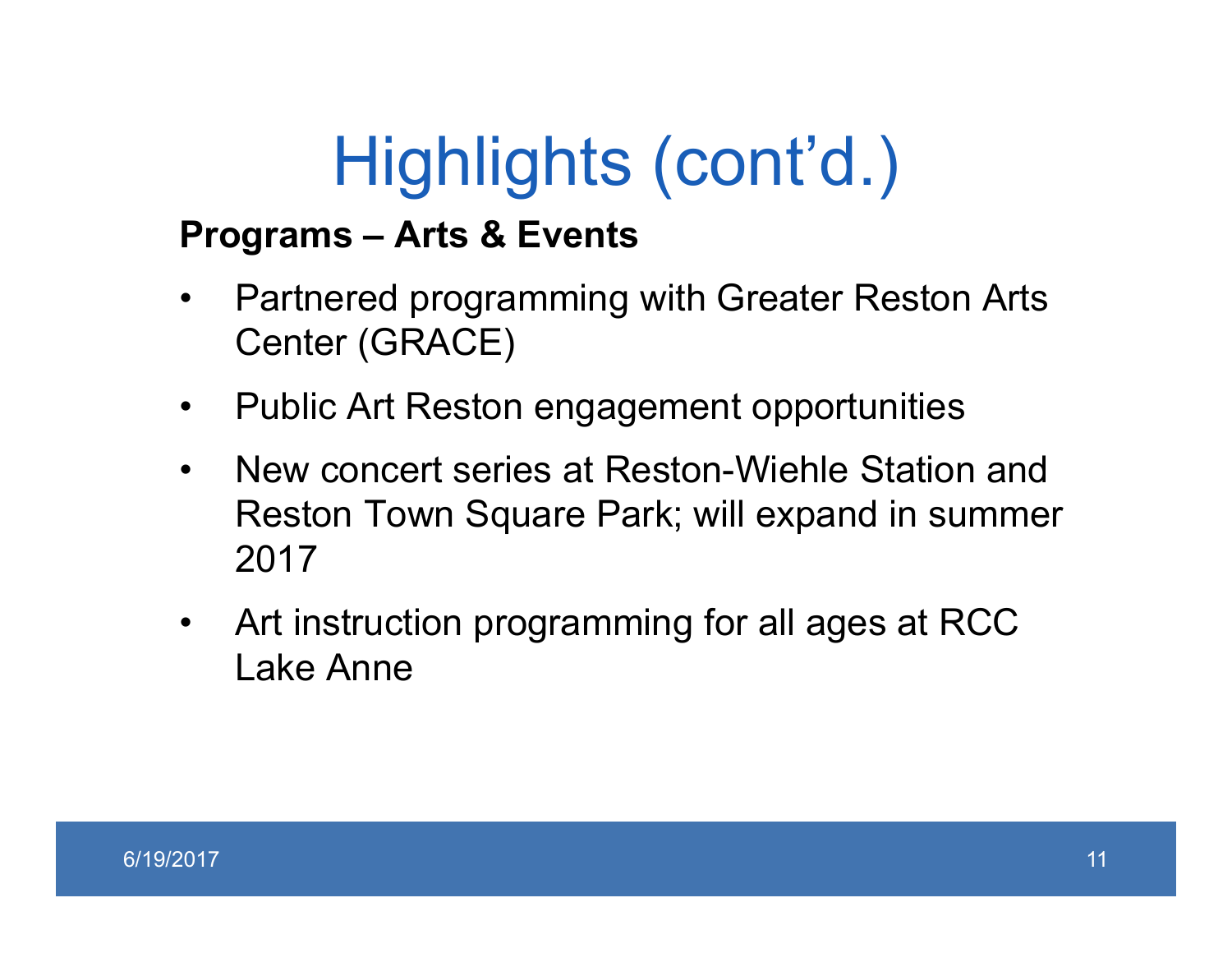#### **Programs – Aquatics**

- • Enrolled patrons in Aquatics instructional programs decreased slightly while drop-in participation increased
- Total participation: 61,914 (about the same as in 2015)
- • Exploring how to position our aquatics venue for meeting not just today's needs but those of the future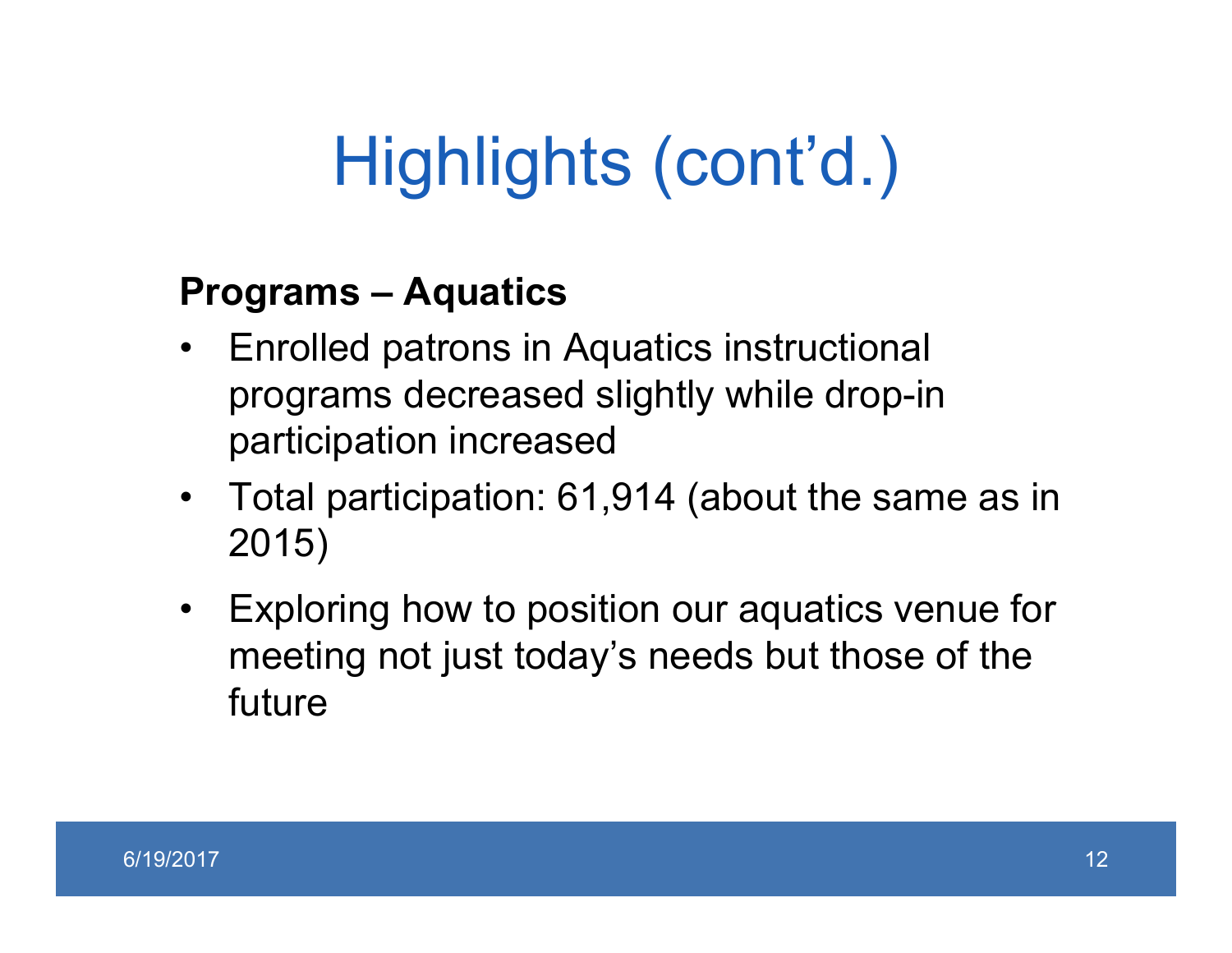### **Challenges**

- Aging facilities; RCC HW nearing 40 years old RCC LA building 52 years old
- Registered programs: enrollment issues due to lifestyle shifts and increasing competition and fragmentation
- Maintaining structural balance in the budget; balancing appropriate pricing with economic accessibility; absorbing the cost of the aquatics renovation while preserving our core programs and services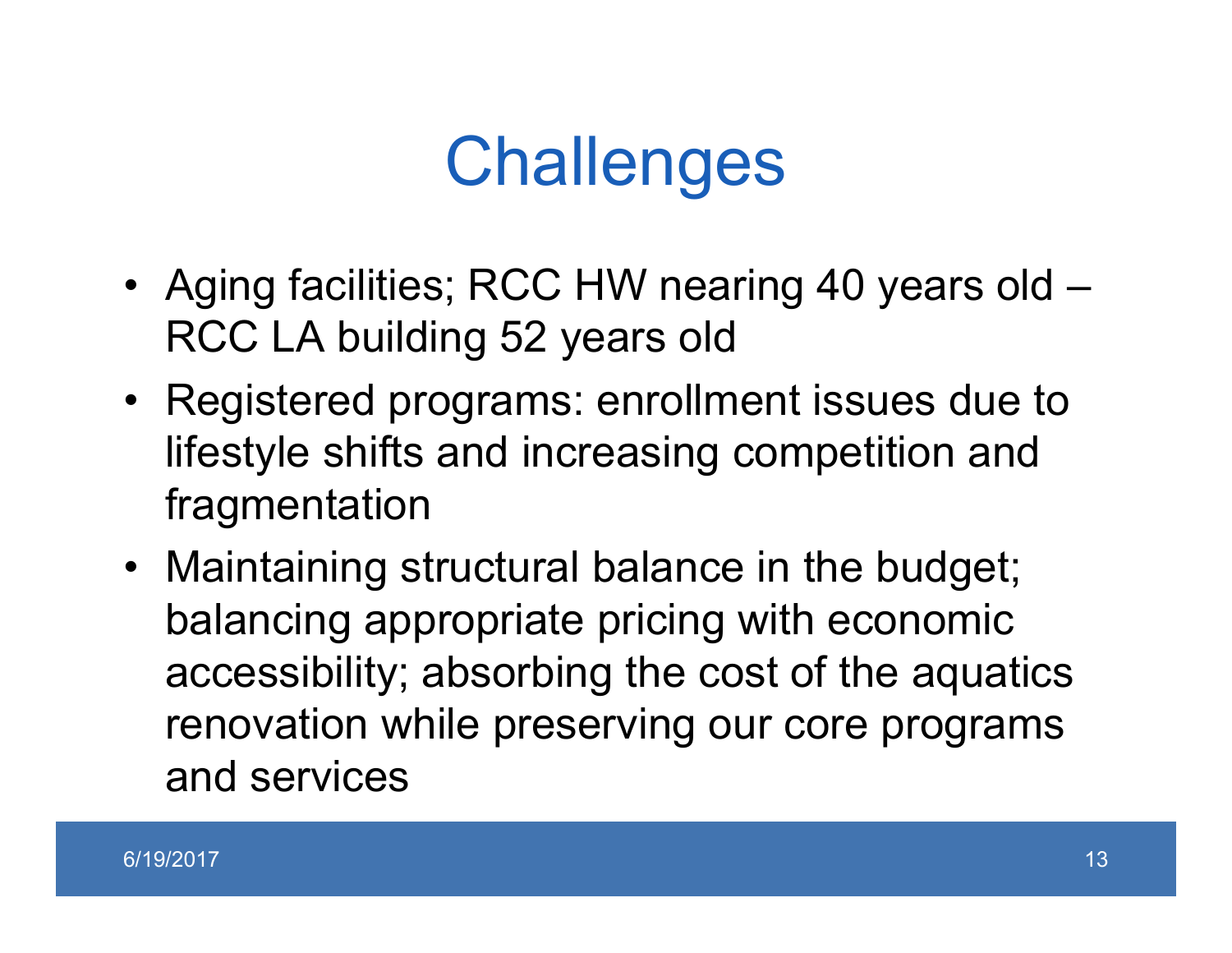## Looking Ahead

New RCC Strategic Plan for 2016-2021:

- • RCC's Board of Governors will continue to explore a new performing arts venue while planning for capital reinvestment in existing facilities
- $\bullet$  Moving programming closer to Reston's residents and employees to offset declines in enrollments in traditional enrichment classes and workshops
- $\bullet$  Building community awareness, pride and cohesion through dialog and programs; support One Fairfax – equity for all our communities
- $\bullet$ RCC Rides transportation program to serve older patrons
- $\bullet$  RestON: Opportunity Neighborhood cross-community collaboration initiative
- $\bullet$  Continued cost recovery at appropriate levels and preservation of the broadest possible accessibility to RCC programs and service s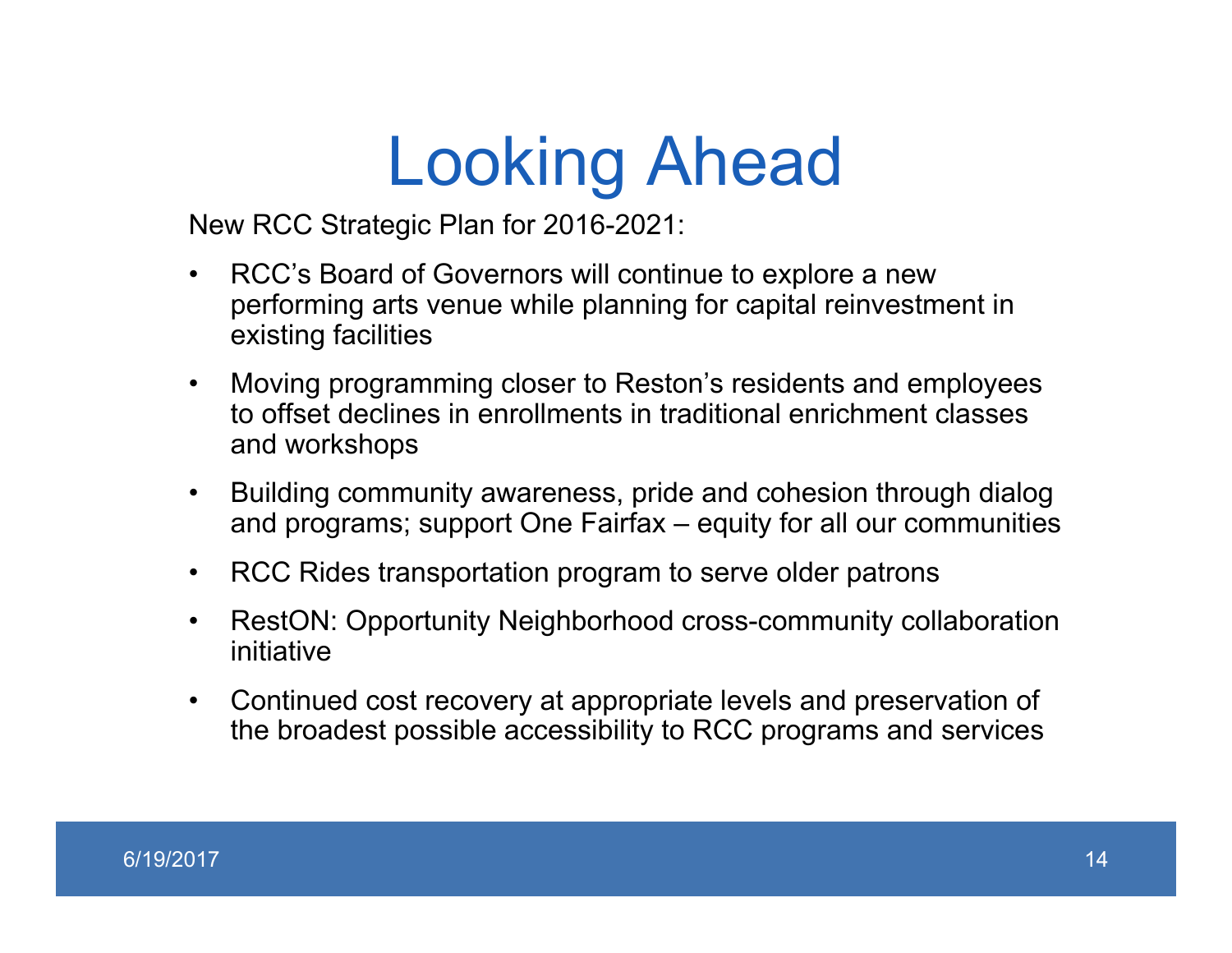### Capital Projects FY18/FY19/FY20

#### **Planning for Aquatics Renovation: Actions to Date**

- Engagement with our community: February through April
- Discussions with Fairfax County Departments of Public Works and Environmental Services (DPWES), Management and Budget (DMB), and Procurement and Materials Management (DPMM):

*April through June*

- DPWES to provide architecture/engineering contract access
- DPWES to hire project manager half-time support to RCC Aquatics Project; will shepherd the project in conjunction with RCC
- DMB recommends allocation of entire project budget to FY18 budget profile; \$5.5M to be accomplished via Carryover
- Annual Public Hearing Review of FY18/FY19 Budget Profile (June)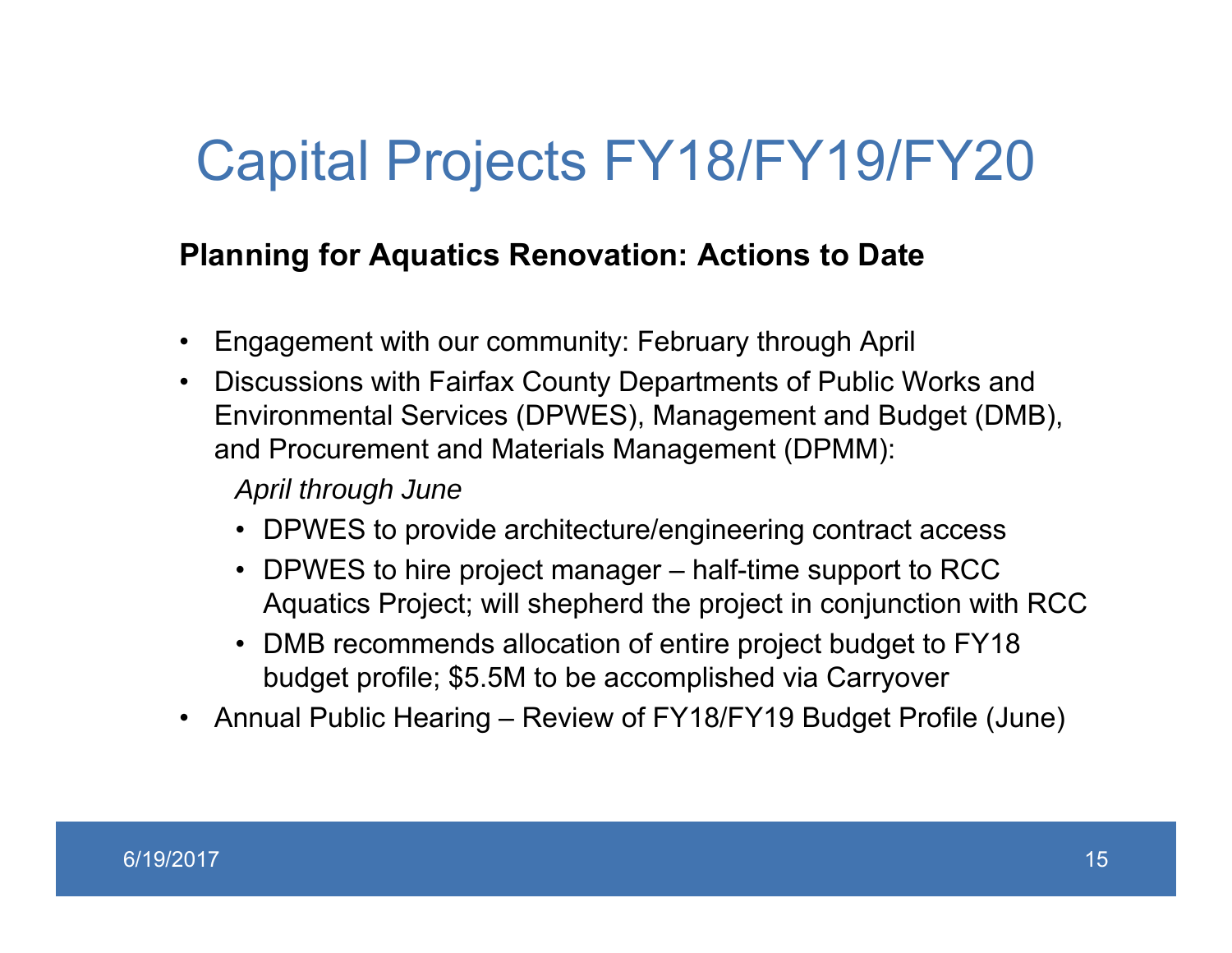### Capital Projects FY18/FY19/FY20

#### **Planning for Aquatics Renovation: Future Milestones**

- •Review FY17 RCC financials; refinement of FY18/FY19 budgets (July)
- $\bullet$ Interview three county contracted A/E firms (July)
- $\bullet$ Contract with A/E firm (July – Aug.)
- •Assignment of Project Manager (Sept./Oct.)
- •Design process – 14 months (Aug. to Oct.)
- •Permitting – Begin after 9 months of design; 7 months (June – Dec.)
- $\bullet$ Construction Bid – Overlaps with Permitting; 3 months (Oct. – Dec.)
- $\bullet$ Construction begins – January 2019; 9 months (Jan. to Oct.)
- $\bullet$ Commissioning – two weeks; target re-opening mid to late Oct. 2019

See the graphic handout of how these stack on a calendar timeline.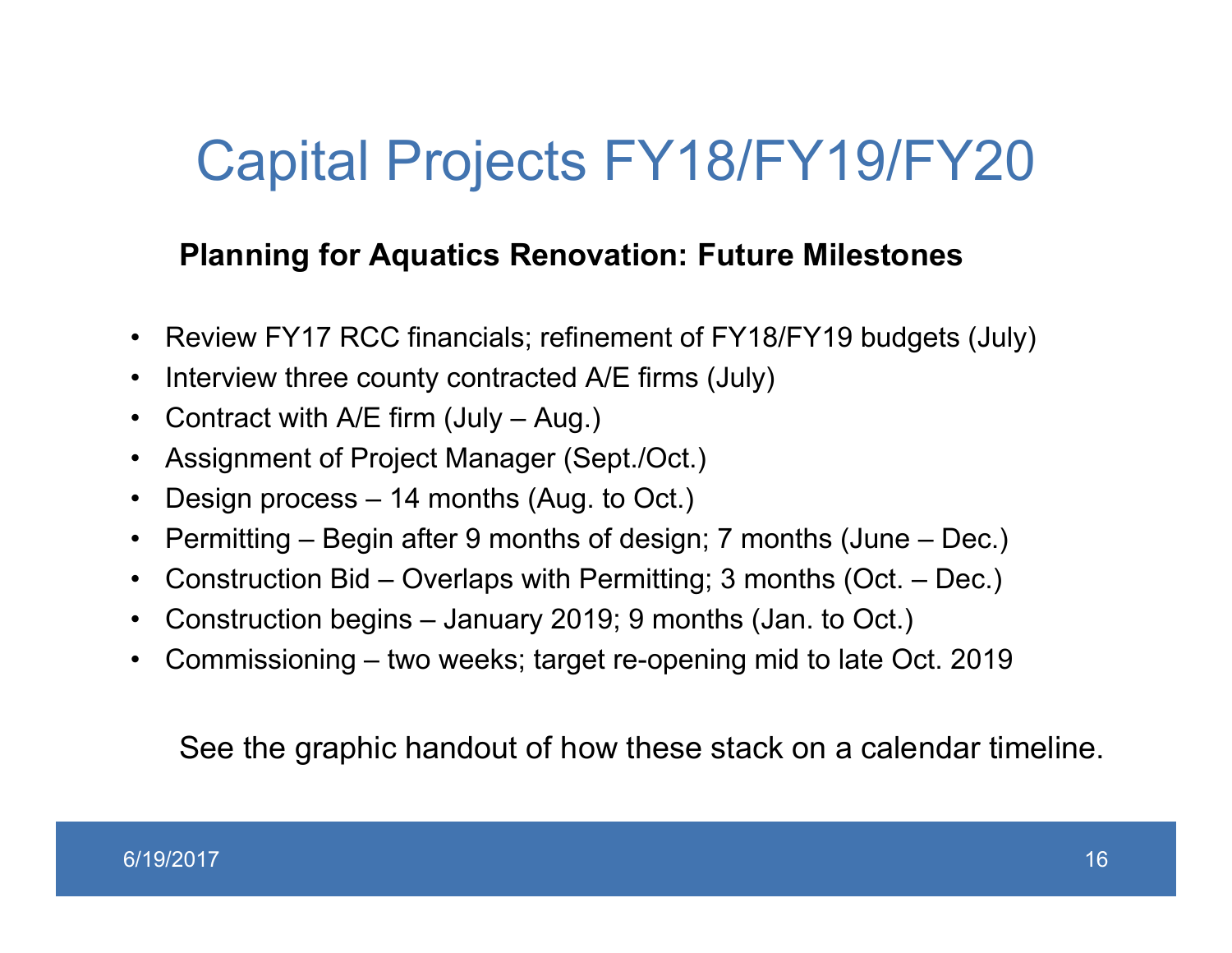### Capital Projects FY17/FY18/FY19

#### **Adjustments to RCC Capital Project Calendaring**

*Completed Projects*

- Community Room Chandeliers Refurbishment
- HW Roof Replacement Phase 1
- Genie Lift Replacement
- Dimmer Upgrade
- Phase 1 of LED Lighting in CenterStage (Work Lights)

*Summer 2017 – FY18/FY19*

- HW and LA Carpet Replacement
- New A/V in Community Room
- Environmental Features (ROM still investigating)
- Replace CenterStage Floor and Traps
- LED Lighting CenterStage House Lights Phase
- RTU Re-evaluated size/need; allocate \$85K (savings into AQ project)
- Hot Water Tank Replacement (roll into AQ considerations)
- Aquatics Renovation Budget (less soil testing)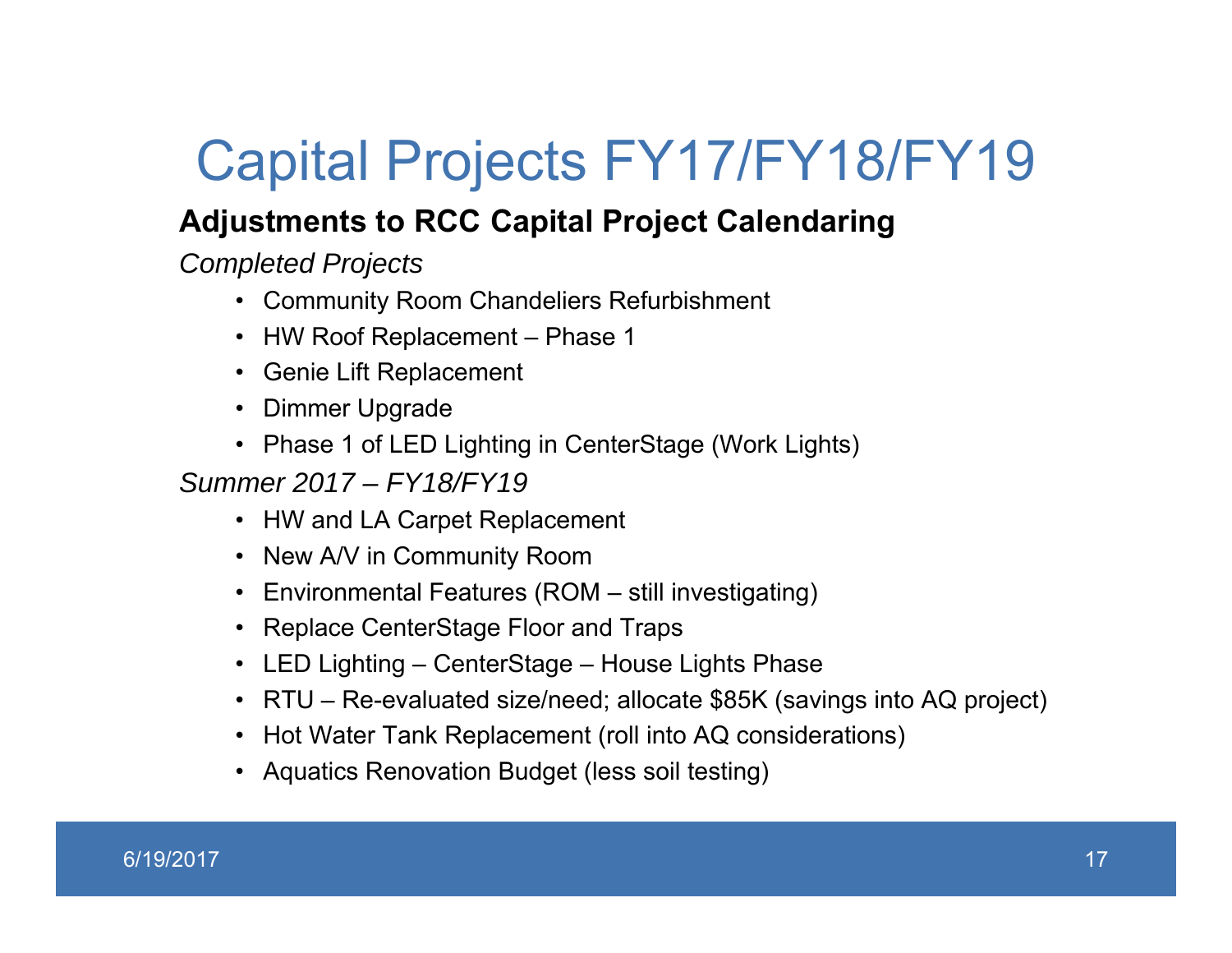### Capital Projects FY18/FY19/FY20

#### **Adjustments to RCC Capital Project Calendaring (cont'd.)**

*Canceled Projects* 

- Dressing Room Makeup Stations
- Patio Upgrade
- Replacement/redesign of lighting in public areas of both facilities

*Deferred to Post Aquatics Renovation Cycle*

- Phase 2 and 3 of Roof Replacement may be planned in conjunction with the Aquatics Renovation; remains to be decided with A/E firm
- Redesign of LA Customer Service Desk
- Replacement of CenterStage Seating
- Replacement of CenterStage Carpeting
- Replacement of CenterStage Projection Screen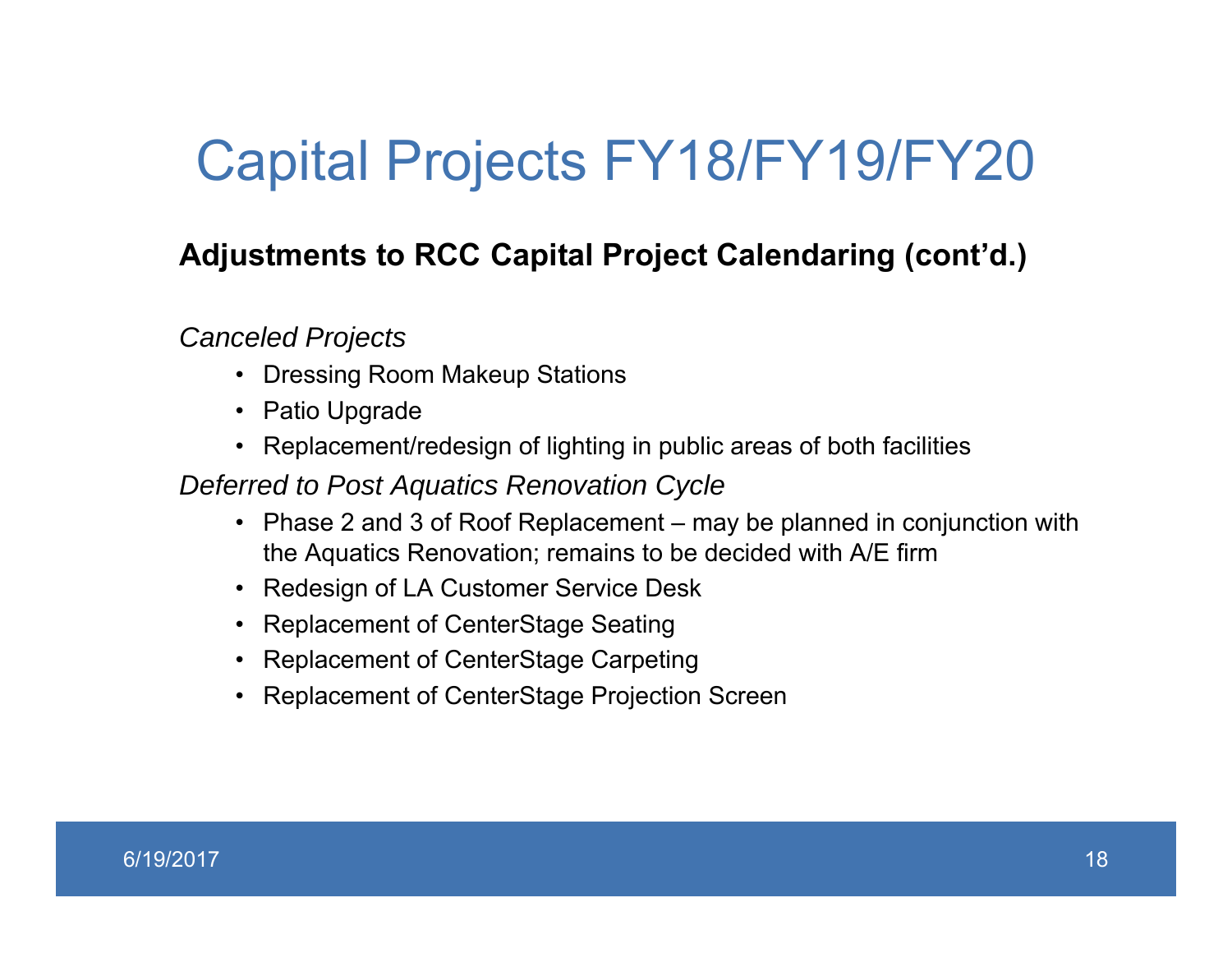# Carryover – Capital Projects

- RCC is required to review Capital Project planning for three consecutive fiscal years (Capital Improvement Plan/Capital Maintenance Plan)
- $\bullet$  Capital projects are scoped in terms of Rough Order of Magnitude costs and established in the CIP/CMP when the earliest possible requirement may occur
- $\bullet$ Calendaring projects during maintenance periods
- $\bullet$  Projects not completed are "carried over" at budgeted amounts to the next fiscal year (June) and/or adjusted through carryover
- • Conducting Architectural/Engineering and/or other studies prior to final budget estimates established; may require third quarter or yearend (carryover) adjustments to future budgets
- $\bullet$  Timing of budget activities – creates variations between published, revised and actual budgets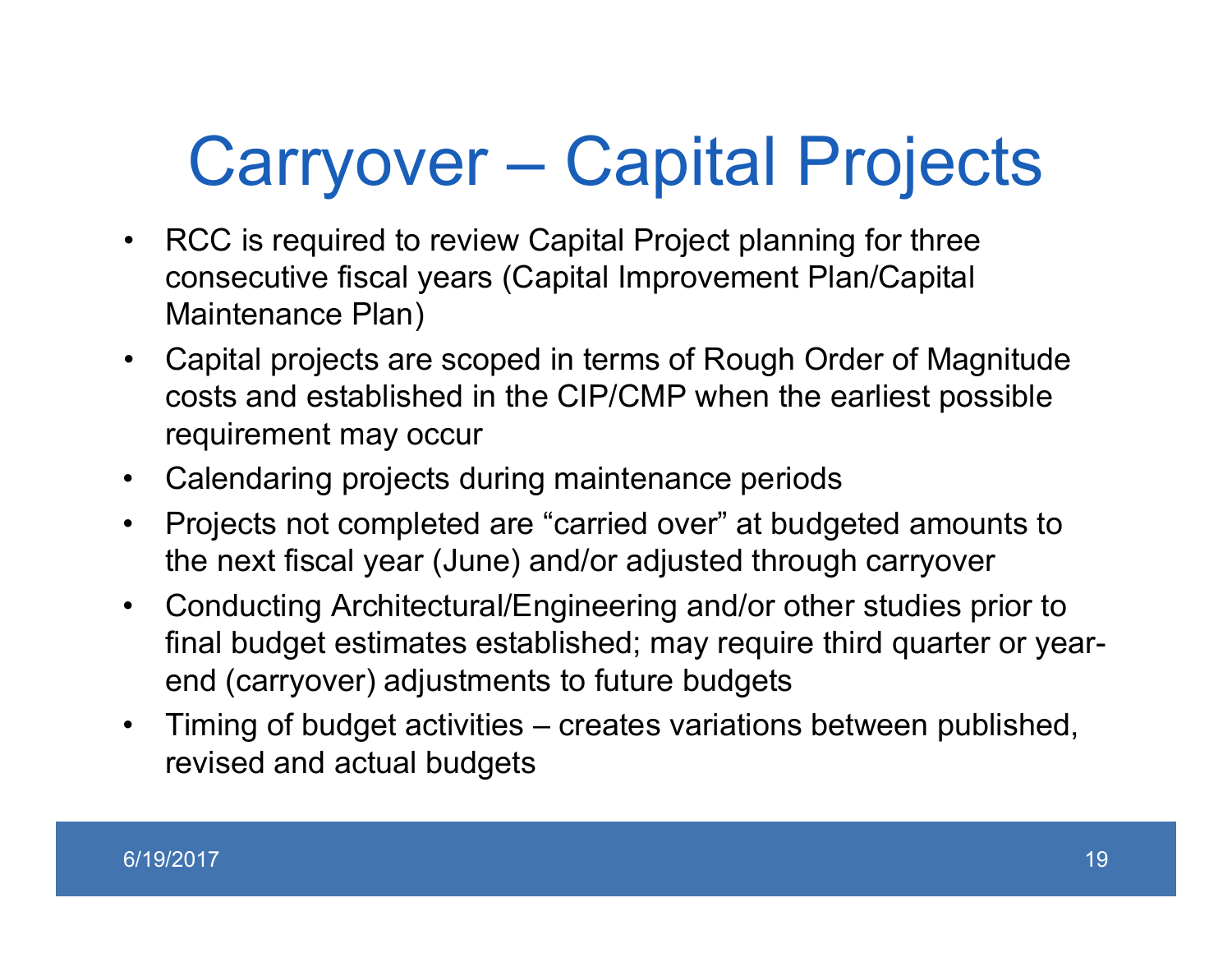## Budget Overview

- RCC Assumptions/Budget Premises:
- Projecting flat revenue (including lost revenue during renovation)
- Maintaining current programs and services

Continue outreach and collaborationExplore how to redeploy Aquatics personnel in the community

- Accommodate the Aquatics renovation in capital project planning and execution
- Continue managing a structurally balanced budget that may return funds to the fund balance (three years running)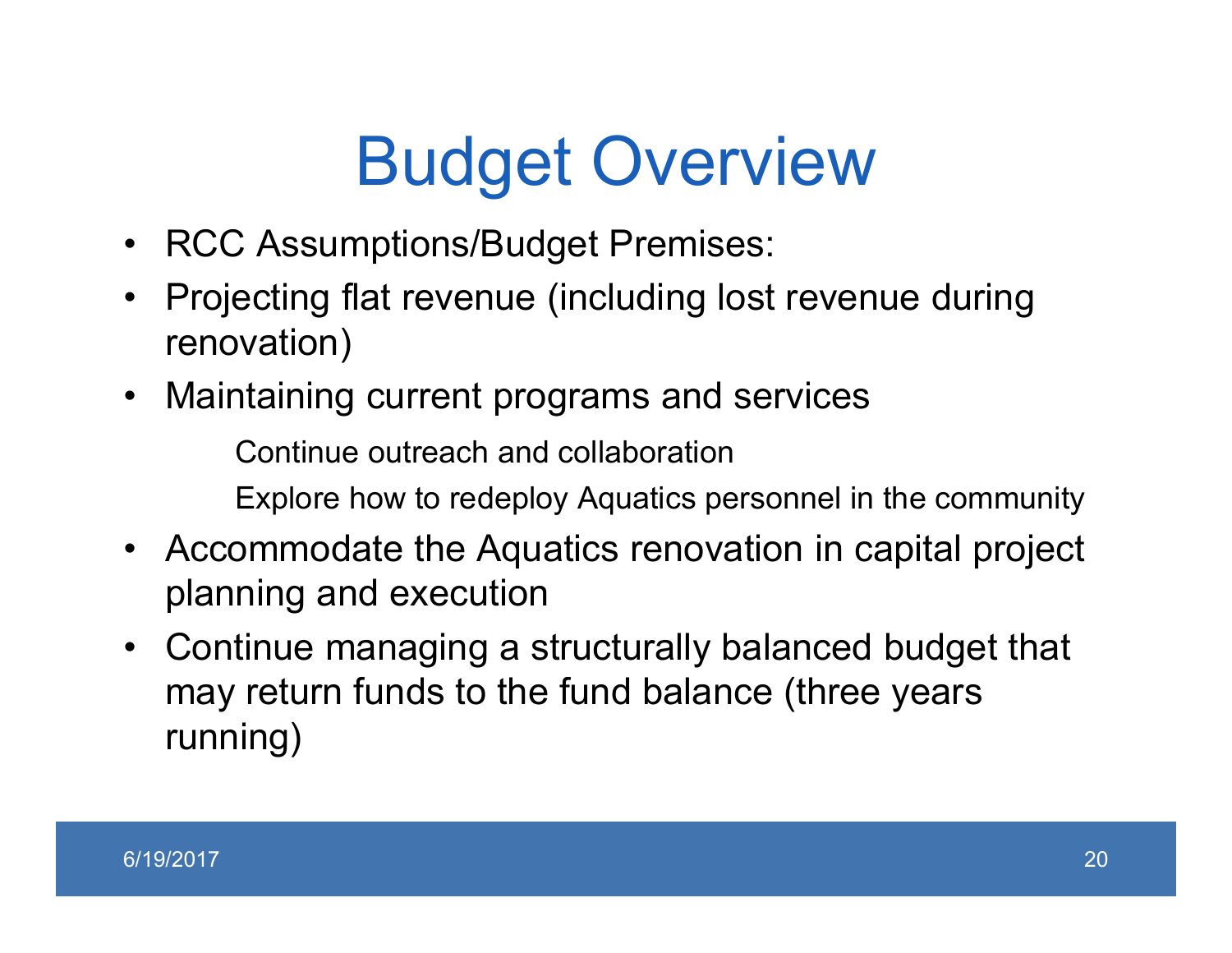### RCC Actual Revenue/Expense History

|                                             | FY2014                    |       | <b>FY2015</b> | FY2016        |
|---------------------------------------------|---------------------------|-------|---------------|---------------|
| <b>Opening Fund Balance</b>                 | \$5,742,205               |       | \$5,387,978   | \$5,938,135   |
| <b>Revenue</b>                              |                           |       |               |               |
| Revenue                                     | \$7,423,020               |       | \$8,053,608   | \$8,101,819   |
| <b>Expenditures</b>                         |                           |       |               |               |
| Personnel                                   | \$4,912,558               |       | \$4,859,850   | \$5,001,603   |
| Operating                                   | \$2,657,368               |       | \$2,623,458   | \$2,436,117   |
| Sub-Total Expenditures                      | \$7,569,926               |       | \$7,483,308   | \$7,437,720   |
| Sub-Total Rev. less Non-Cap Exp.            | \$<br>$(146,906)$ \$      |       | 570,300       | \$<br>664,099 |
| <b>Capital Projects</b>                     | \$<br>207,321             | $\$\$ | 20,143        | \$<br>198,525 |
| <b>Total Expenditures</b>                   | \$7,777,247               |       | \$7,503,451   | \$7,636,245   |
| <b>Revenue less Expenditures</b>            | \$<br>$(354, 227)$ \$     |       | 550,157       | \$465,574     |
| <b>Ending Fund Balance</b>                  | $$5,387,978$ $$5,938,135$ |       |               | \$6,403,709   |
| <b>Reserves</b>                             |                           |       |               |               |
| Capital Project Reserve                     | \$<br>3,000,000           |       | \$3,000,000   | \$3,000,000   |
| Maintenance Reserve (12% of # Est. Revenue) | \$<br>890,762             | \$    | 966,433       | \$972,218     |
| Feasibility Study (2% of # Est. Revenue)    | \$<br>148,460             | \$    | 161,072       | \$<br>162,036 |
| <b>Economic and Program Contingency</b>     | \$1,348,755               |       | \$1,810,630   | \$2,269,454   |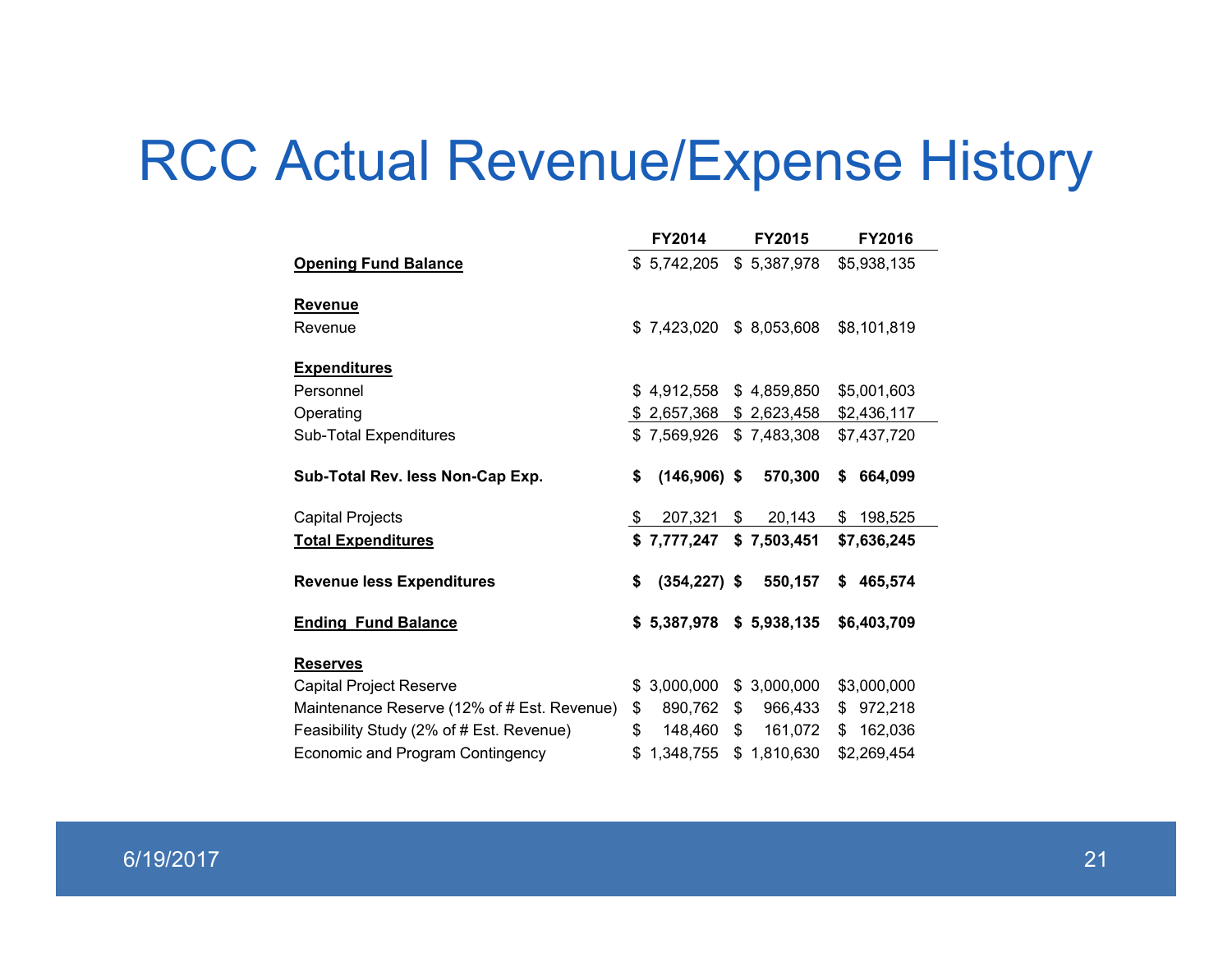### FY18/FY19 Approach

|                                          | <b>FY18</b>      | F18            | <b>FY2018</b>  | <b>FY2019</b>   |
|------------------------------------------|------------------|----------------|----------------|-----------------|
|                                          | <b>Revisions</b> | <b>Adopted</b> | <b>Revised</b> | <b>Proposed</b> |
| <b>Revenue</b>                           |                  |                |                |                 |
| Revenue                                  | 261,844          | 8,476,319      | 8,738,163      | 8,572,447       |
| <b>Expenditures</b>                      |                  |                |                |                 |
| Personnel                                |                  | 5,536,788      | 5,536,788      | 5,289,366       |
| Operating                                |                  | 2,797,570      | 2,797,570      | 2,766,577       |
| Sub-Total Non-Capital Exp                |                  | 8,334,358      | 8,334,358      | 8,055,943       |
| <b>Revenue less Expenditures</b>         |                  | 141,961        | 403,805        | 516,504         |
| <b>Capital Projects</b>                  |                  |                |                |                 |
| Non-Aquatics                             | 191,922          | 404,000        | 595,922        | 0               |
| Aquatics                                 | 3,987,595        | 1,500,000      | 5,487,595      | 0               |
| <b>Total Capital Projects</b>            | 4,179,517        | 1,904,000      | 6,083,517      | $\mathbf 0$     |
| <b>Reserves</b>                          |                  |                |                |                 |
| <b>Capital Project Reserve</b>           |                  | 2,226,085      |                | 195,180         |
| Maintenance Reserve (12% of # Est.       |                  |                |                |                 |
| Revenue)                                 |                  | 1,017,158      | 878,819        | 1,028,694       |
| Feasibility Study (2% of # Est. Revenue) |                  | 169,526        |                | 171,449         |
| Economic and Program Contingency         |                  |                |                |                 |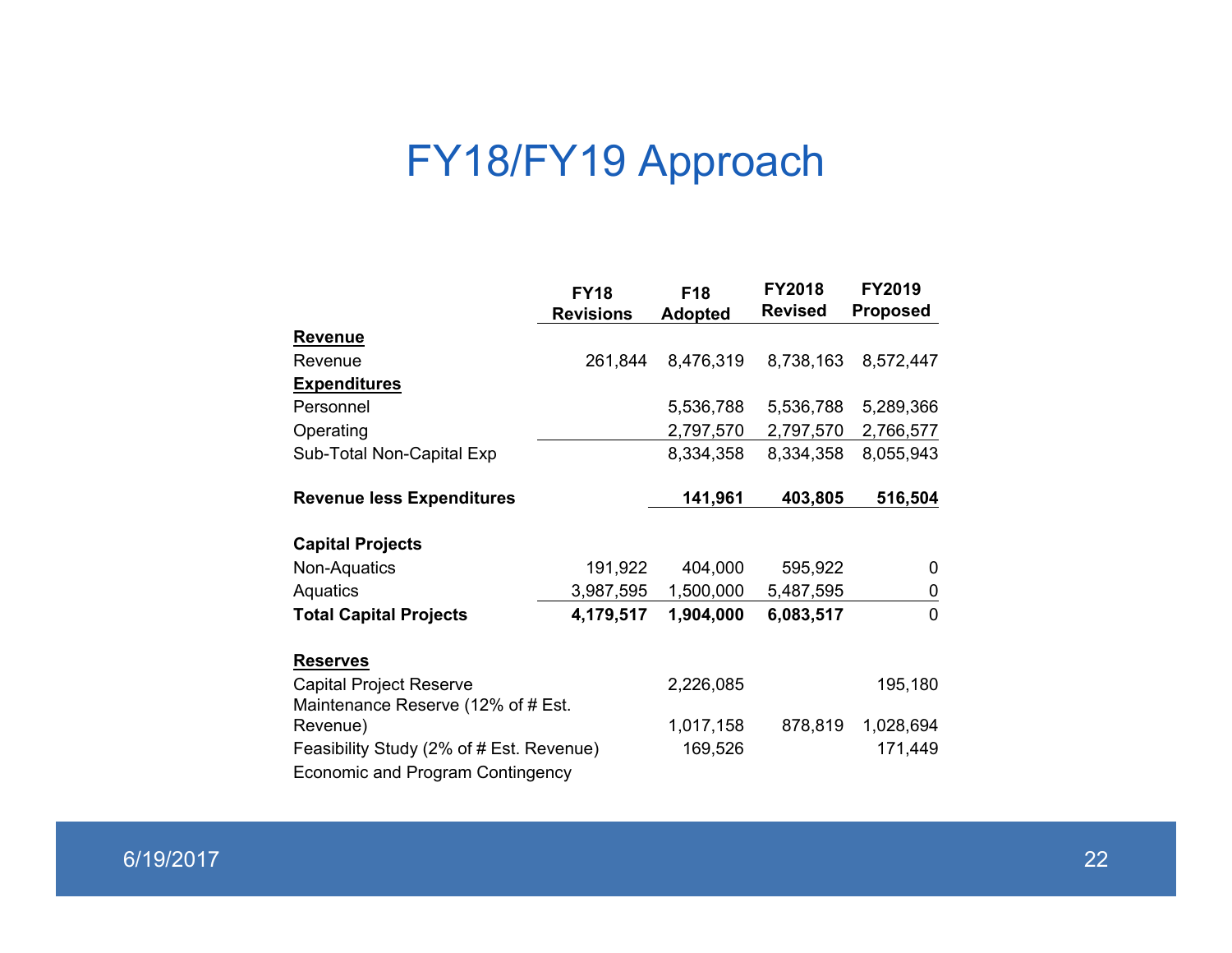### FY18/19 Budget Calendar

- Public input June 19, 2017
- $\bullet$ BOG guidance on FY19 Budget – June 19, 2017
- $\bullet$  Finance Committee Year-End Review of FY17 Results; final outline of FY18/FY19 Budgets – July 24, 2017
- Full BOG Approval of FY19 Submission September 2017